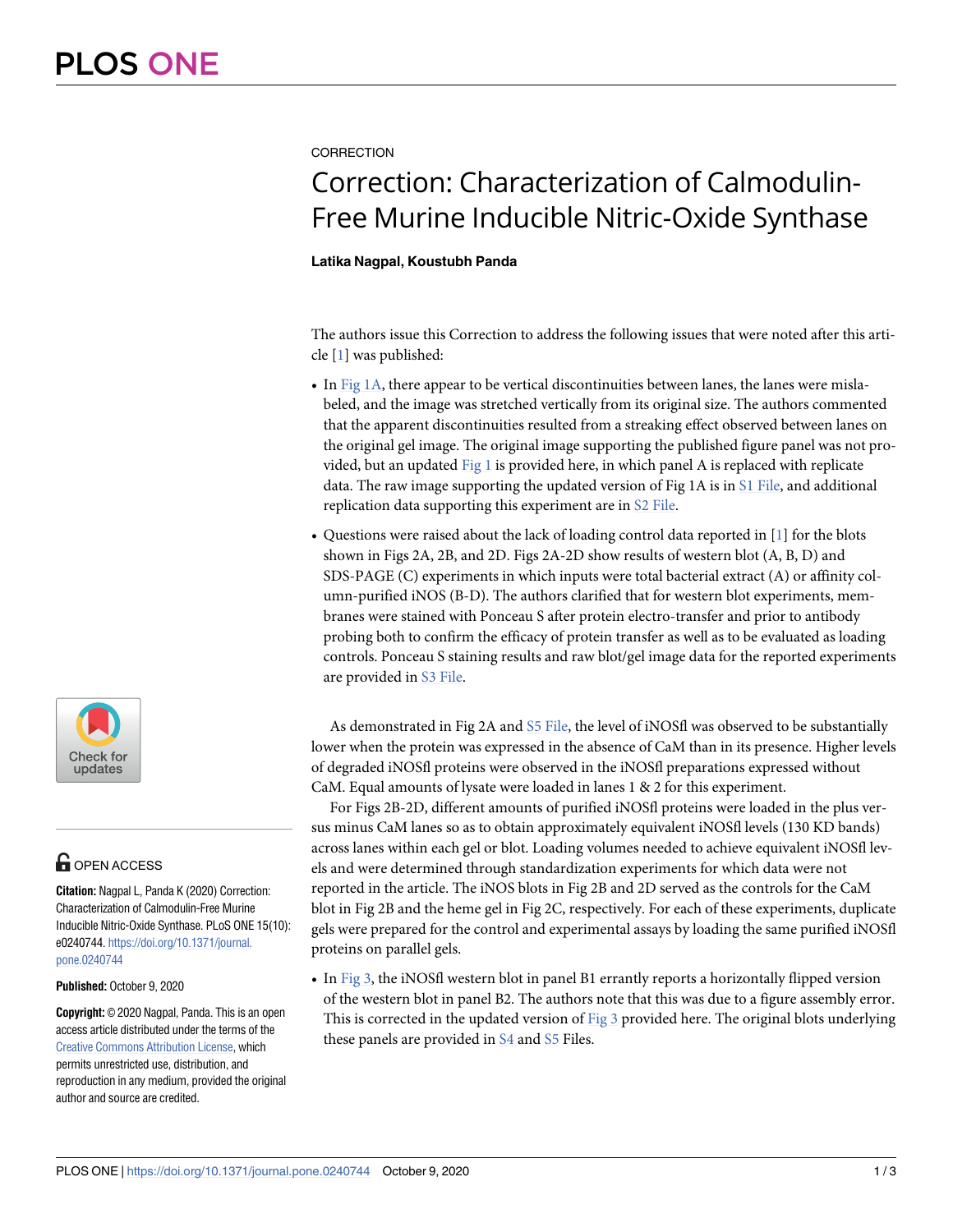<span id="page-1-0"></span>

**[Fig 1.](#page-0-0) DNA and protein purification profiles of bacterially expressed recombinant iNOSfl in the presence and absence of CaM. Panel A** shows the plasmid DNA profiles in BL21(DE3) E. coli cells containing iNOSfl expressing plasmids along with (lane 1) or without (lane 3) CaM expressing plasmids against only the CaM plasmid DNA (lane 2). 0.5 μg each of the isolated DNA samples were loaded in 0.8% agarose gel in which the DNA size ranged between 9.5 to 3.5 kb. **Panels B and C** show the 10% SDS-PAGE profiles of the protein fractions collected at each step of purification of iNOSfl co-expressed with CaM (B) and without CaM (C) respectively. SDS-PAGE protein profiles represent 10 μl of the indicated fractions after staining with Coomassie blue. **Panel B** depicts the protein profiles of fractions collected at different stages of purification of iNOSfl in the presence of CaM comprising of the suspension of the ammonium sulphate cut pellet of the bacterial lysate (Lane 1); Ni-NTA column flow-through (Lane 2); Ni-NTA imidazole eluate (Lane 3); ADP column flow-through (Lane 4); ADP column zero wash (Lane 5); ADP column NADPH eluate (Lane 6) and concentrated NADPH eluate of the purified iNOSfl protein expressed with CaM (Lane 7) along with standard molecular weight markers (Lane 8). Similarly, **Panel C** shows the protein profiles of fractions collected at different stages of purification of iNOSfl in the absence of CaM, namely the suspension of the ammonium sulphate cut pellet of the bacterial lysate (Lane 1); Ni-NTA column flow-through (Lane 2); Ni-NTA column zero wash (Lane 3); Imidazole eluate (Lane 4); ADP column flow-through (Lane 5); ADP column zero wash (Lane 6); ADP column NADPH eluate (Lane 7) and concentrated NADPH eluate of the purified iNOSfl (-CaM) protein (Lane 8) along with standard molecular weight markers (Lane 9). The pure iNOSfl bands are boxed in Panels B and C.

<https://doi.org/10.1371/journal.pone.0240744.g001>



**[Fig 3. E](#page-0-0)valuation of dimer-monomer content and corresponding catalytic activities of iNOSfl proteins coexpressed with and without CaM.** Top panels depict the gel filtration chromatography profiles of the dimer and monomer of the purified iNOSfl proteins expressed in the presence (**Panel A1**) and absence (**Panel A2**) of CaM while the middle panel shows the corresponding SDS-PAGE based immunoblots of iNOSfl proteins depicting corresponding levels of the iNOSfl dimer and monomer in the indicated protein fractions (100 μl) for the iNOSfl proteins expressed with (**Panel B1**) and without (**Panel B2**) CaM. The bottom panel shows the NO synthesis activities of the same iNOSfl protein fractions measured through the Griess assay (see 'Materials and Methods' in [[1](#page-2-0)]) against a sodium nitrite standard curve. Data shown are representative of three independent experiments done under similar conditions.

<https://doi.org/10.1371/journal.pone.0240744.g002>